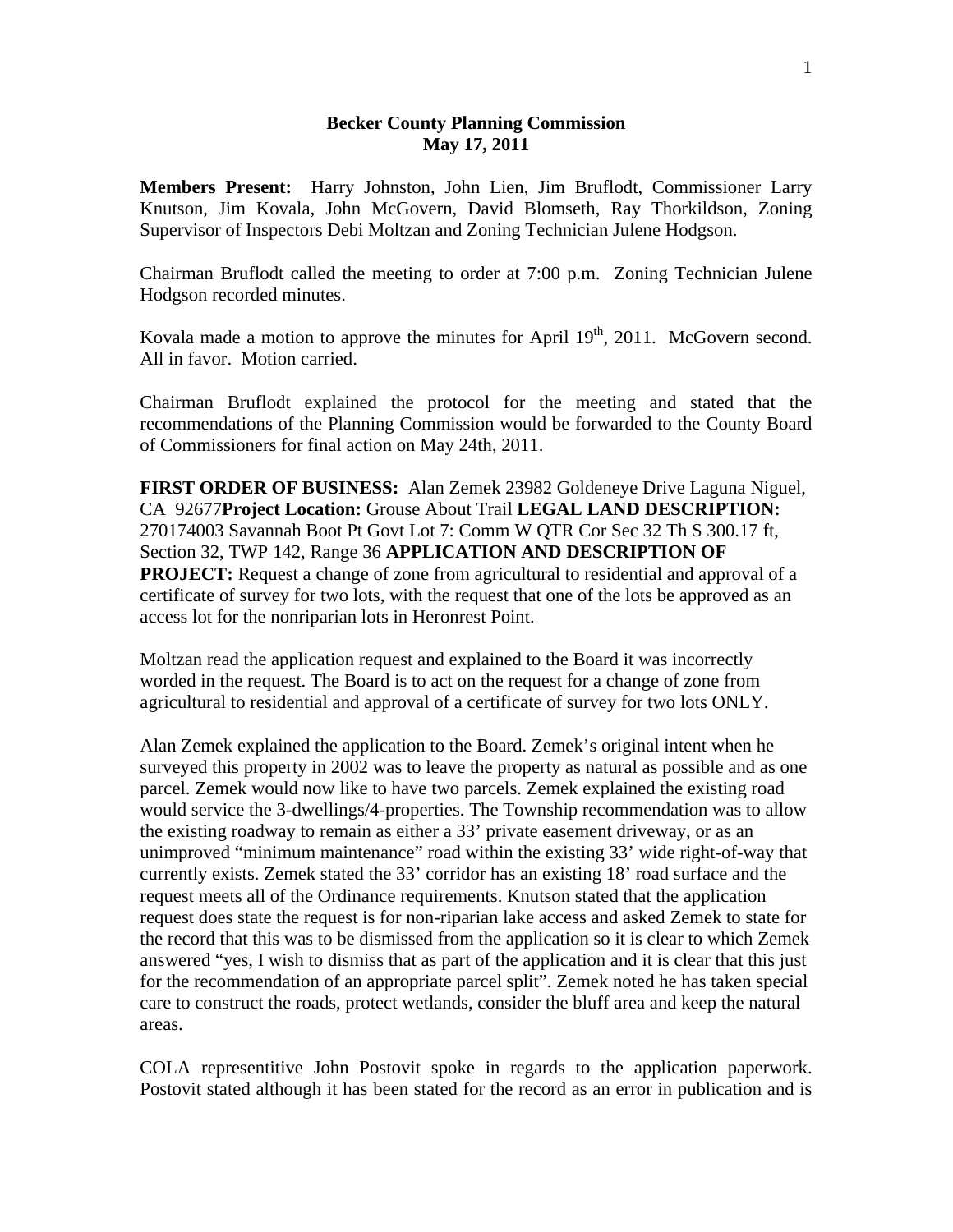being charactorized as misinterpretation, he has a hard time with this because it was noted on the owners application itself, refered to on the agenda, in the paper, public notices and in file letters. Postovit wanted the Board to include in their recommendations/findings specific wording stating this Board is not approving an access lot for non-riparian properties due to that would have to go in front of a different Board for approval. Bruflodt stated the Board is aware of that and he reafirmed the recommendations this evening will be concluded on the approval of a certificate of survey for two parcels and a change of zone, that is it. Craig Kulla, Shirley Kulla and Paul Wystepek spoke in favor of the application. Moltzan read written correspondence on file from The Township of Savannah supervisors, Doug Kingsley with DNR fisheries in favor of the application. At this time, testimony was closed and discussion was held.

Lein stated he was OK with reviewing this as just a lot split, he had no problem with it. Knutson stated the Board has made exceptions in the past regarding road corridor areas as long as they met the minimum requirements of the Ordianance and the Township was in agreement with the recommendations. Thorkildson questioned if the buildable area met the criteria, to which Moltzan answered it does. Thorkildson stated he had no problem with the request as long as it was just for subdividing the property.

There was no further discussion by the Commission.

**Motion:** Lien made a motion to approve the request of a certificate of survey for two lots and a change of zone from agricultural to residential with the understanding that the Township has accepted the existing 33' roadway to remain as either a public easement roadway or an unimproved "minimum maintenance" road with the understanding that this motion does not include any lake access approval for non-riparian properties. Blomseth second. All in favor. Motion carried.

**SECOND ORDER OF BUSINESS: Bruce Jacobs** 11000 Silver Star Rd Frazee, MN 56544 **Project Location:** 11000 Silver Star Road **LEGAL LAND DESCRIPTION:** 030282000 and 030282001 Burlington Eagle Lake PT SEC 28, 33: PT GOVT LOT 2: PT GOVT LOT 5: PT GOVT LOT 6 and PT LOTS 6 & 7 BEG 1261.5' S & 1332.59' SE OF NW COR LOT 6: Section 28, TWP 138, Range 40 **APPLICATION AND DESCRIPTION OF PROJECT:** Request an amendment of an existing CUP to add a private boat launch and a boat washing station for campground guests in a Water Oriented Commercial Zone.

Tami Norgard from Vogel Law firm spoke in behalf of Bruce Jacobs and explained the application to the Board. Jacobs request is to add a boat launch and boat washing station for the campground guests. This would not be open for public use and would be an amendment to the existing CUP. Jacobs are currently operation 46 lots/campsites with 18 existing boats slips. The request would not increase boats slips and there is an existing 60 ft day dock for owners to gain property access. Norgard noted the safety concerns and road issues that arise by the campground guest using the public access on a daily basis. This would not only be for convenience, but would also free up parking at the public access. The boat washing station would be located 350 ft back from the lake and would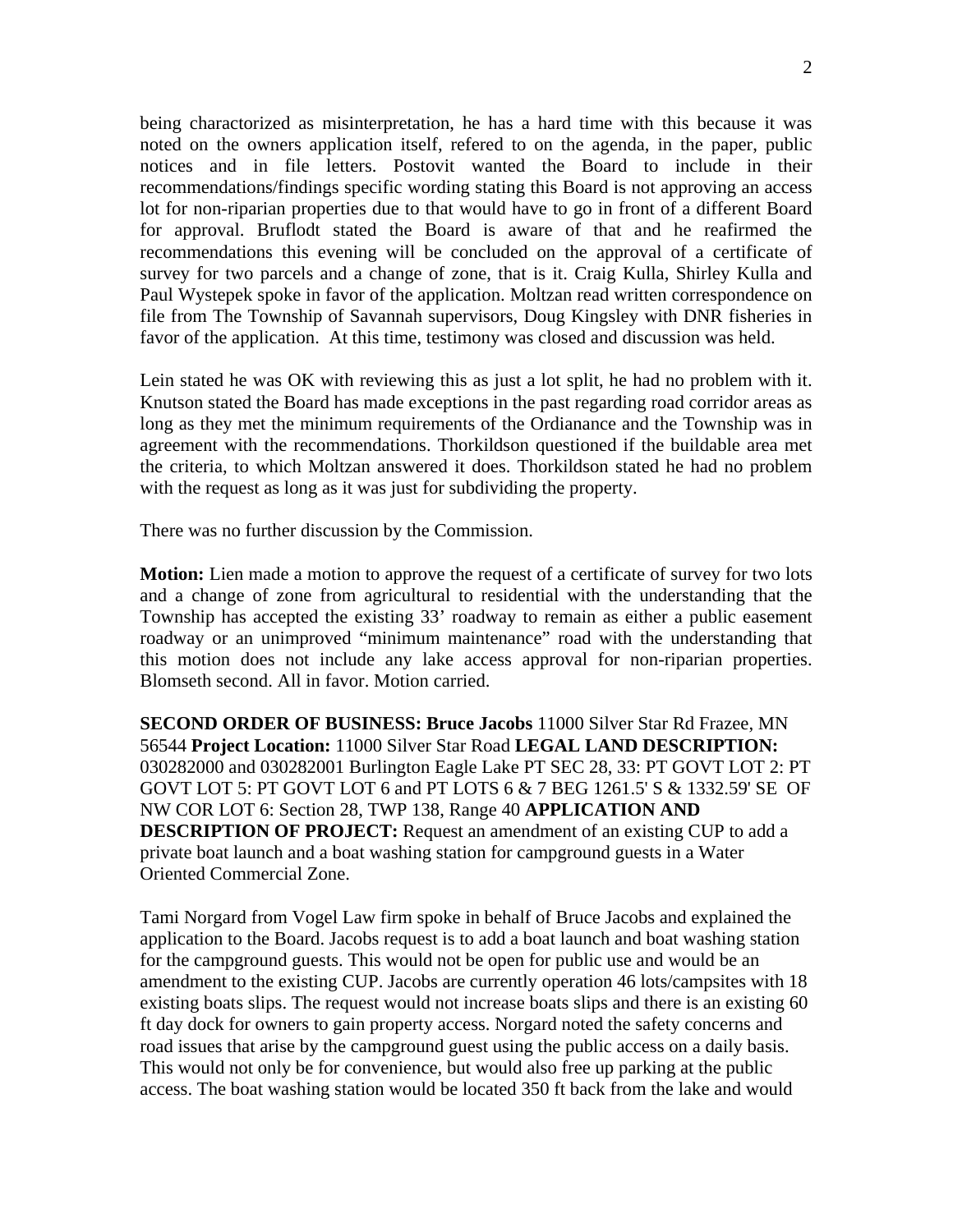drain away from the lake toward the ditch of the Township road. The landing itself would follow DNR specifications with the area being approximately 20x10x6" deep constructed with crushed rock. Knutson asked if there were any permits required through the DNR to which Norgard stated there were not any required, just specifications to follow. Bruflodt questioned if everyone that has a campsite has a boat to which Jacobs answered approximately half do and the day dock helps with the access for the ones that do not have a boat slip area.

Harold Knutson spoke with some concerns regarding the application. He noted that by giving them approval for a boat ramp, it may lead to more boats on the small lake due to the access being more convenient. He spoke of environmental concerns along with shoreline erosion from wakes. McGovern asked how many past complaints Knutson spoke to Jacobs about and Knutson said just one. Burlington Township Supervisor Dave Green spoke in favor of the application. He addressed the road concerns not only with maintenance from overuse, but the dust and safety concerns. He stated this would be an overall win-win situation for others using the road, public access, parking and picnic area. Eagle Lake Association Vice President Mike Murphy spoke with concerns regarding the application. He stated people have voiced past complaints to him regarding the campsite and several have phoned or spoke to him in person to speak tonight. Murphy stated the Board should not be allowed to add/expand to what was previously approved. The small lake is shallow and he agrees this may bring more use onto the lake. Murphy noted the Jacobs should keep in compliance with what was previously approved. Moltzan read written correspondence on file from the City of Frazee and Bulington Township in favor of the application. There was also a letter sent in from Ernest Stevenson stating he was a neighbor and against the application but he resides east of the public access on Acorn lake, so the letter was irrelevant. At this time, testimony was closed and discussion was held.

Kovala reaffirmed where the existing slips and day dock are located on the property. Thorkildson stated he was not in favor when the campground was approved for their original CUP and due to the small lake area, he did not agree to the request to ammend/ add anything. Lein understood the need for the private launch due to the overuse of the road, safey issues, public access and picnic area. Bruflodt noted that the request was a part of the original public hearing and was later taken out so he is torn between what was first approved and now a request for an amendment. Johnston noted the previously dropped request may have been a mistake by not allowing this in the campground. The people may come and go a couple of times during the day, driving all the way across the lake from the public access creating wakes, the safety features alone make sense to keep the people on the campgrounds and therefore was in favor of the application. Blomseth agreed he did not feel this would add to the lake traffic, the boats that go on the lake are already there, this is just a better plan for how they get on and off the lake.

There was no further discussion by the Commission.

**Motion:** Lien made the motion to approve the request for an amendment of the existing CUP to add a private boat launch and a boat washing station for campground guests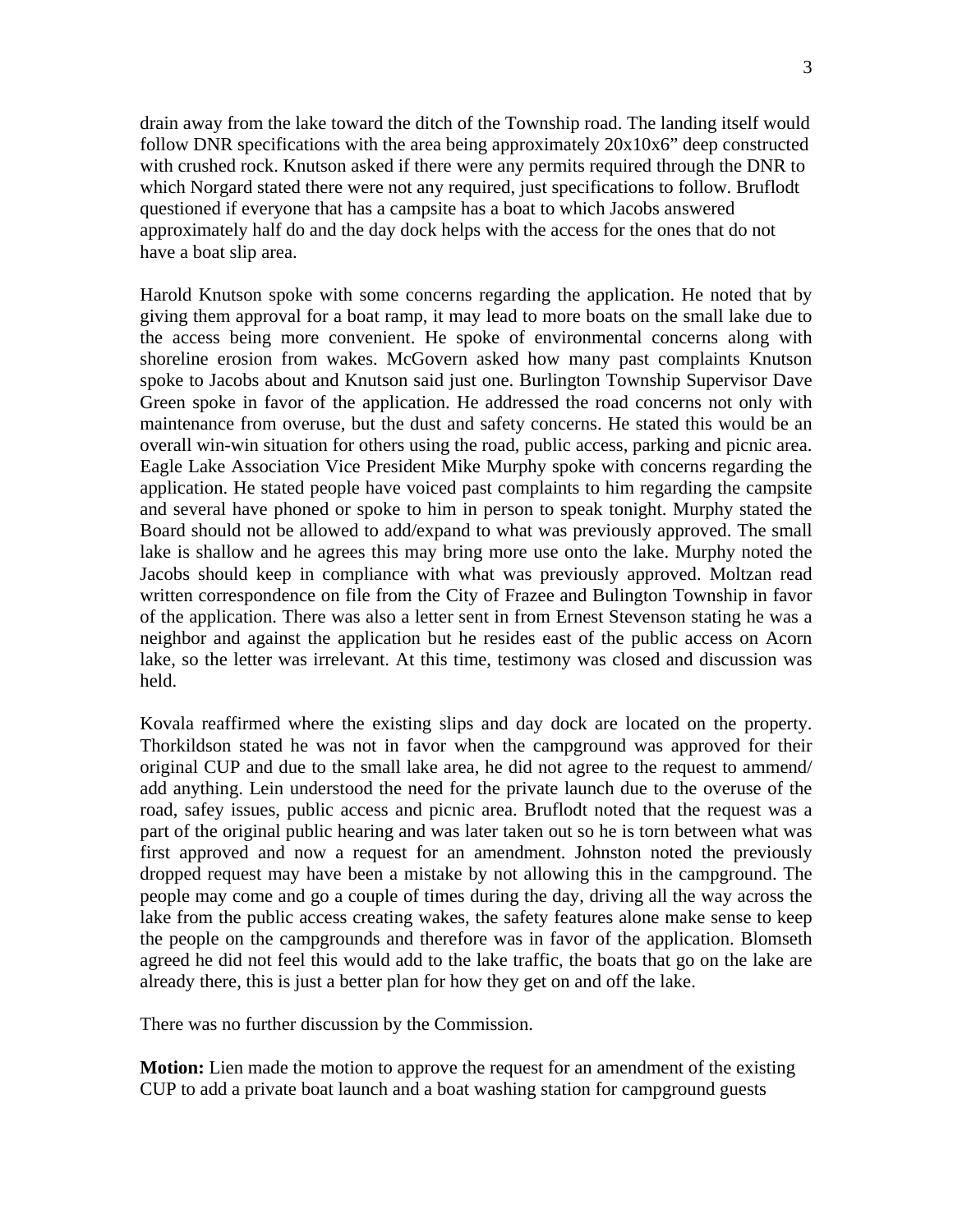private use only. Kovola second. All in favor except Thorkildson. Majority ruled. Motion carried for approval.

**THIRD ORDER OF BUSINESS: Gerald Brogren** 22473 185th Str Audubon, MN 56511 **Project Location:** 17168 Highland Dr, DL **LEGAL LAND DESCRIPTION:** 080482000 Detroit 54.2 RDS N & S BY 62 RDS E & Wj inSE PT of SE1/4 of SE1/4 Less 5.45, Section 26, TWP 139, Range 41 **APPLICATION AND DESCRIPTION OF PROJECT:** Request a Change of Zone from Industrial to Residential on property that has always had Residential use.

Gerald Brogren explained the application to the Board. Brogren explained the property does have a residential dwelling existing on it and the property has never been used for industrial use. Brogren stated a family member would like to purchase the property and cannot get financing due to the current zone of the property. Knutson agreed this was due to "blanket" zoning years ago by the City of Detroit Lakes. Brogren stated there are wetland issues and this property would be in best use as residential property because nothing large could ever be constructed there.

Finance consultant Terri Usher spoke in favor of the application. Usher stated due to current finance/mortgage regulations, companies will not loan money on property zoned commercial or industrial. Possible buyers could try to go through someone with a higher interest rate, but most lenders will deny the application. No one spoke against the application. There was no written correspondence either for or against the application. At this time, testimony was closed.

There was no further discussion by the Commission.

**Motion:** Thorkildson made a motion to approve the change of zone from Industrial to Residential. Lien second. All in favor. Motion carried.

**FOURTH ORDER OF BUSINESS: Daniel McDougall** 29385 Co Hwy 34 Callaway, MN 56521 **Project Location:** 29385 Co Hwy 34 **LEGAL LAND DESCRIPTION:** 320234003 Sugar Bush Pt N1/2 NW 1/4 SW1/4: Section 28, TWP 141, Range 40 **APPLICATION AND DESCRIPTION OF PROJECT:** Request a Change of Zone from Agricultural to Residential to allow a (1) one acre tract of land for residential use.

Daniel McDougall explained the application to the Board. McDougall would like the smaller tract to be around his dwelling with the remainder of the property to be attached to his parent's property to the north. He wants to sell the dwelling and one acre and move to town. McDougall stated there are other smaller tracts in the area and the rest of the acreage being attached to his parents is contiguous farmland.

No one spoke in favor of the application. No one spoke against the application. There was no written correspondence either for or against the application. At this time, testimony was closed.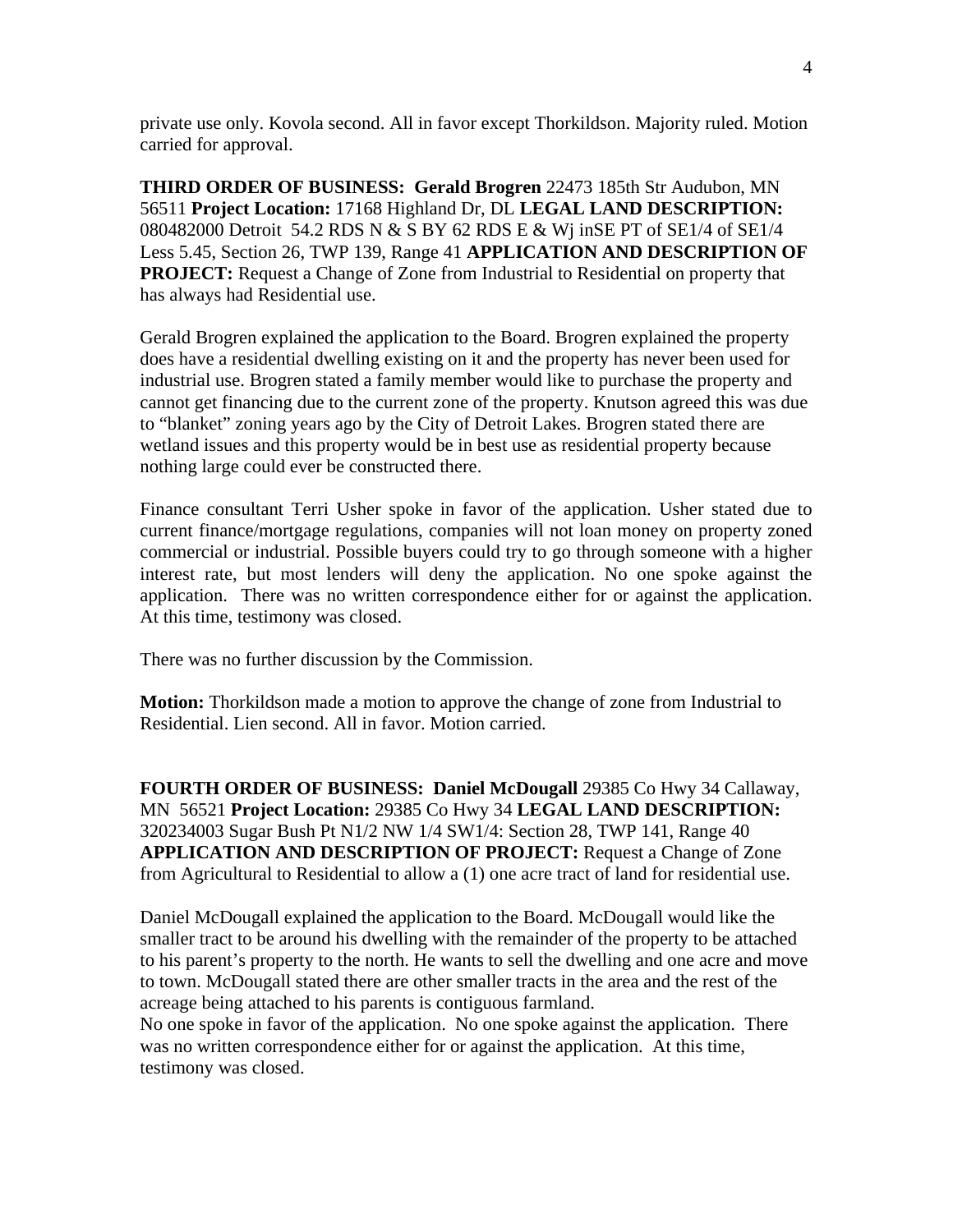There was no further discussion by the Commission.

**Motion:** Lien made a motion to approve a Change of Zone from Agricultural to Residential to allow a (1) one acre tract of land for residential use. Johnston second. All in favor. Motion carried.

**FIFTH ORDER OF BUSINESS: Derrick & Britt Moore (for Randy Gravelle)**15881 E Ridgeview Ln Detroit Lakes, MN 56501 Project Location: Brolin Beach Rd **LEGAL LAND DESCRIPTION:** 080292003 Detroit Floyd PT GOVT LOTS 2 & 3 & PT NE1/4 SW1/4 & PT NW1/4 SE1/4: BEG SW: Section 16, TWP 139, Range 41 **APPLICATION AND DESCRIPTION OF PROJECT:** Request a Conditional Use Permit for storage condos to be sold and utilized for storage of personal items. The request is for two buildings, with each building housing eight storage units, in an Agricultural Zone.

Randy Gravelle explained the application to the Board. Gravelle would like to construct storage condos to be sold and utilized for storage of personal items. There would be a total of two buildings. Gravelle stated he has been approached by individuals indicating there is a need for private storage facilities in the area. Gravelle noted due to wetland issues, the two proposed structures will be the only ones constructed on the property.

No one spoke in favor of the application. No one spoke against the application. There was no written correspondence either for or against the application. At this time, testimony was closed and discussion was held.

There was no further discussion by the Commission.

**Motion:** Lein made a motion to approve a Conditional Use Permit for storage condos to be sold and utilized for storage of personal items consisting of two buildings, with each building housing eight storage units. Kovala second. All in favor. Motion carried.

**SIXTH ORDER OF BUSINESS: Marilynn & Dan Holt (& Rick & Julie Cogger)**  20861 Cozy Cove Rd Detroit Lakes, MN 56501 **Project Location:** 27703 Front Ave **LEGAL LAND DESCRIPTION:** 240022000 & 240021000 Richwood Beg 60' N 79: & .19ac in NE 1/4 Section 02, TWP 140, Range 41 **APPLICATION AND DESCRIPTION OF PROJECT:** Request a Conditional Use Permit for a Farmers Market located in the Village of Richwood located in an Agricultural Zone.

Marilynn "Sue" Holt explained the application to the Board. Holt stated they would open the farmers market and rent out 10x10 areas for 8-12 vendors to sell produce, homemade products, floral and greenhouse items, food items, homemade goods, and artwork/crafts along with recycled items. They would place emphasis on those that are Minnesota-made and/or locally-owned. They will have porta-potties available for vendors and consumers, with parking available on the property. Hours of operation requested are: Fridays 1:00pm-6:00pm, Saturdays and Sundays 10:00am-4:00pm starting May  $27<sup>th</sup>$  and ending October  $9<sup>th</sup>$ . Johnston asked where the road access would be to which it was stated access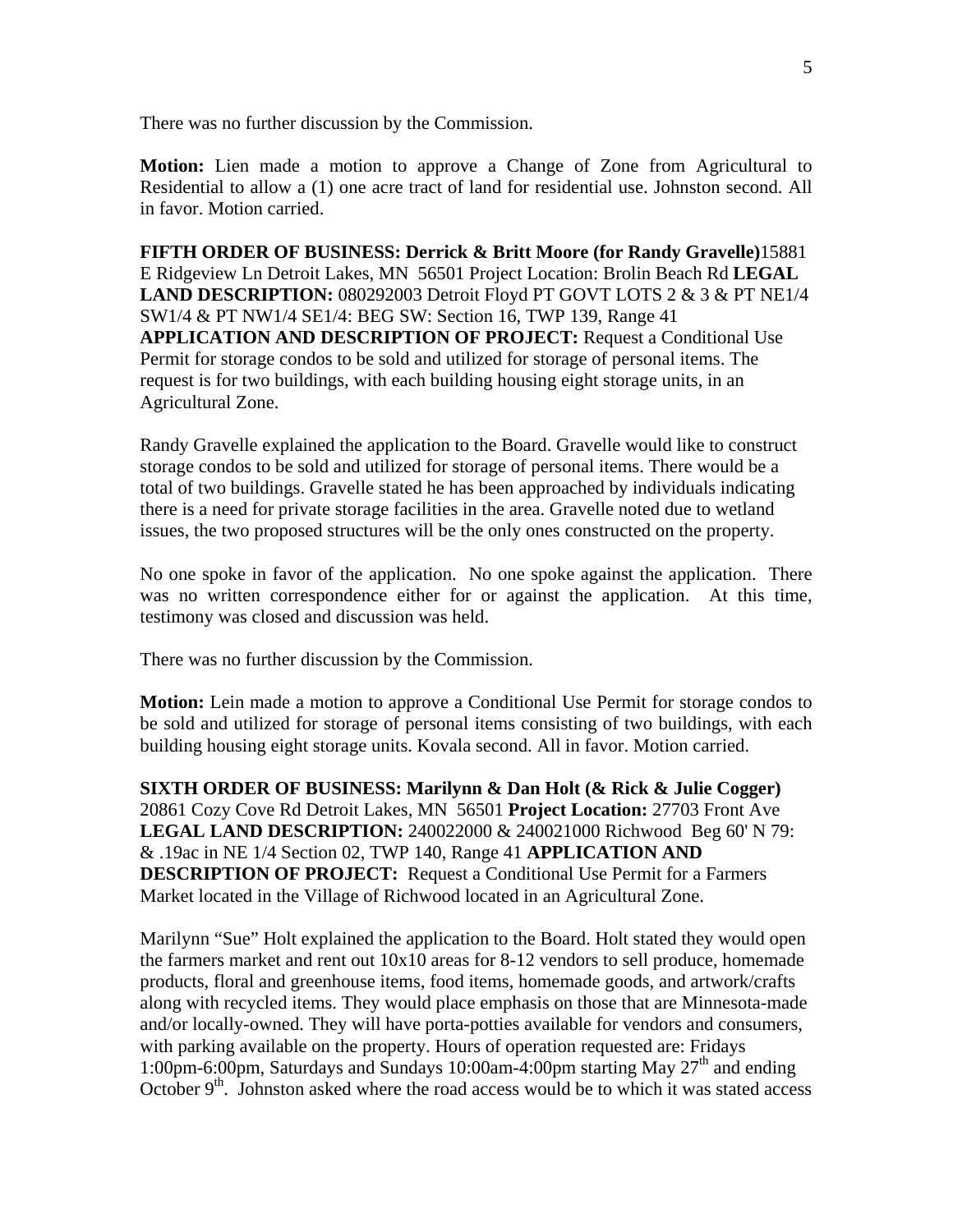would be off of Hwy 34 onto Front street with the entrance to the farmers market off of Front street.

No one spoke in favor of the application. No one spoke against the application. Moltzan read written correspondence on file from Penny Aguirre owner of Richwood Winery in favor of the application. At this time, testimony was closed and discussion was held.

Kovala commended the owners on the wonderful business plan that was submitted. Kovala stated the plan covered everything regarding the proposed operation and addressed any concerns. There was no further discussion by the Commission.

**Motion:** Kovala made a motion to approve a Conditional Use Permit for a Farmers Market located in the Village of Richwood as submitted. Knutson second. All in favor. Motion carried.

**SEVENTH ORDER OF BUSINESS: Glen & Kari Holmstrom** 15955 Co Hwy 1 Lake Park, MN 56554 **Project Location:** 15955 Co Hwy 1 LEGAL LAND DESCRIPTION: 060067000 Cormorant Pt Govt Lot 2: Beg N Qtr Cor E 1286.34, S 830.28', W 1286.34, N 830.28 To POB 11.30 acres +/-, Section 05, TWP 138, Range 43 **APPLICATION AND DESCRIPTION OF PROJECT:** Request a temporary second dwelling on the property for elderly care in an Agricultural Zone.

Kari Holmstrom explained the application to the Board. Due to health reasons and concern, they would like to relocate her mom's trailer house onto their property. Holmstrom stated this would help her mom with finance worries such as lot rent and utilities while still giving her independent living facilities. Holmstrom noted they are proposing a separate septic system and will have the structure "tie into" their existing well. The property is an 11acre parcel and Holmstrom realizes this will be for a dwelling for temporary use, not a permanent second dwelling.

No one spoke in favor of the application. No one spoke against the application. Moltzan read a written correspondence from the Cormorant Township Board in favor of the application. At this time, testimony was closed and discussion was held.

Kovala stated that the owner understands this is a temporary solution for elderly care reasons. McGovern noted the owner has addressed any concerns regarding well and septic issues. McGovern stated the Board can place a time line on the motion to indicate how long the temporary dwelling will be on the property after the use is no longer needed.

There was no further discussion by the Commission.

**Motion:** McGovern made the motion to approve a temporary second dwelling on the property for elderly care with the stipulation the dwelling will be removed 6 months after it is no longer required for elderly care. Lien second. All in favor. Motion carried.